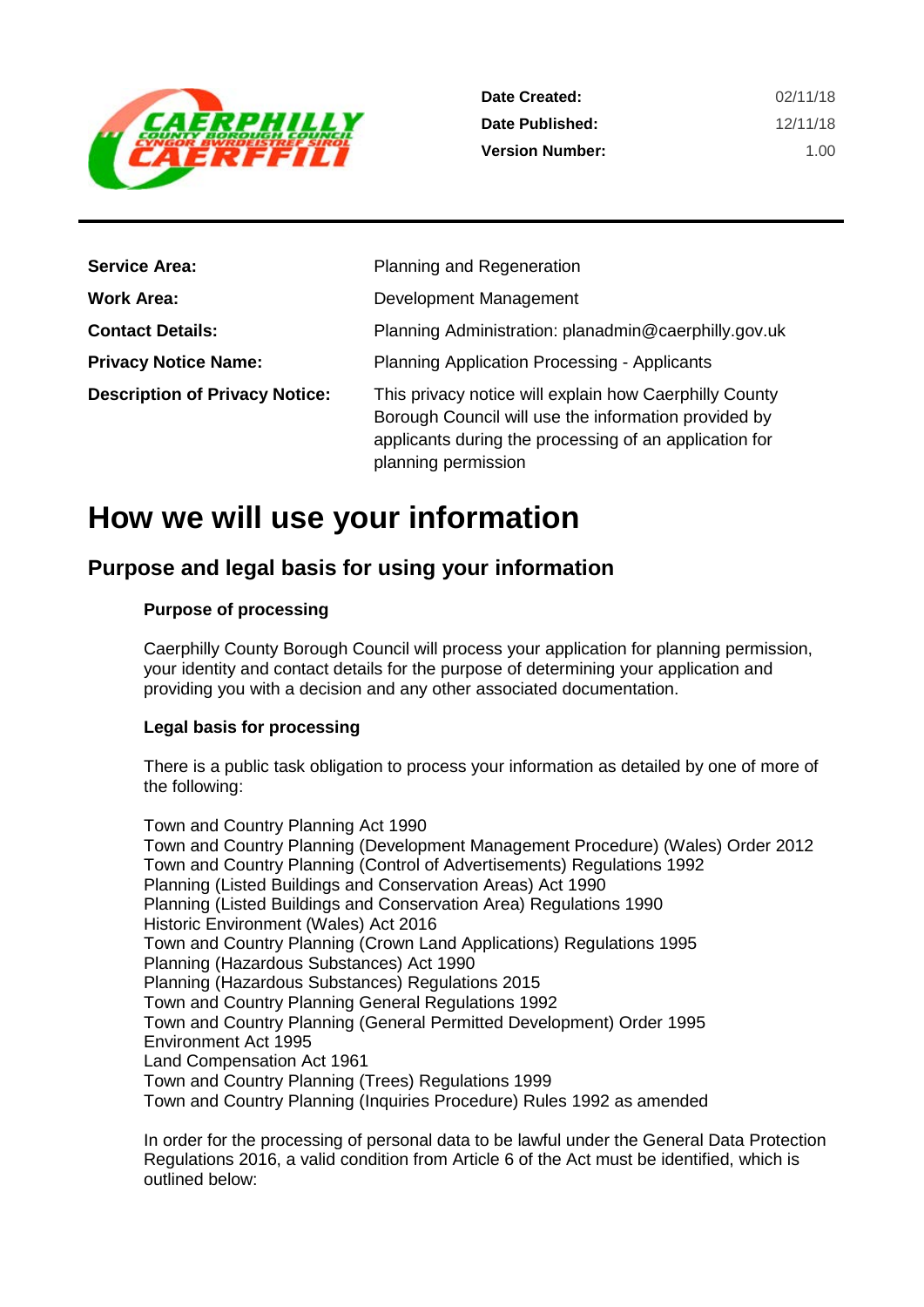1(e) processing is necessary for the performance of a task carried out in the public interest or in the exercise of official authority vested in the controller.

In order for the processing of sensitive personal data to be lawful under the General Data Protection Regulations 2016, a valid condition from Article 9 must be identified, which is outlined below:

2(g) processing is necessary for reasons of substantial public interest, on the basis of Union or Member State law which shall be proportionate to the aim pursued, respect the essence of the right to data protection and provide for suitable and specific measures to safeguard the fundamental rights and the interests of the data subject.

### **Who will have access to your information**

#### **Identity of Data Controller and Data Protection Officer**

The Data Controller for your information is Caerphilly County Borough Council. The Data Protection Officer is:

Ms Joanne Jones Corporate Information Governance Manager / Data Protection Officer Email: dataprotection@caerphilly.gov.uk Tel: 01443 864322

Other Data Controllers may also be responsible for your information, depending on the specific circumstances. Please contact the Service Area for further information.

#### **Details of main users of your information**

Staff within the Council's Development Management Team and Administrative/Technical support staff will register your application, your identity and contact details for the purpose of determining your application and providing you with a decision and any other associated documentation.

The Council has a legal duty to make certain details relating to the planning application available as a public register; Caerphilly County Borough Council's Planning Register is held in an electronic format on the Council's website.

A copy of the planning application form, drawings and supporting documentation along with the Officer's report on the application, the decision document and any associated Section 106 Agreement or appeal decision will also be published on-line. Any signatures, personal telephone numbers and personal email addresses will be redacted before being made public along with any other sensitive personal information. A hard copy of the application, without redaction, will be held until the file is electronically scanned for document management purposes and can be made available for public inspection by third parties upon request.

#### **Details of any sharing of your information within Caerphilly county borough council**

Departments within the Council who may be consulted on your application include Highways, Public Protection, Education, Housing, Land Drainage, Strategic & Development Plans, Community and Leisure Services, Parks and Open Spaces, Property Services, Countryside, Engineering Services, Economic Development, Council Tax/NNDR and Legal Services.

Your contact details may also be shared with the Corporate Finance Team for invoicing purposes or for arranging refunds of fees.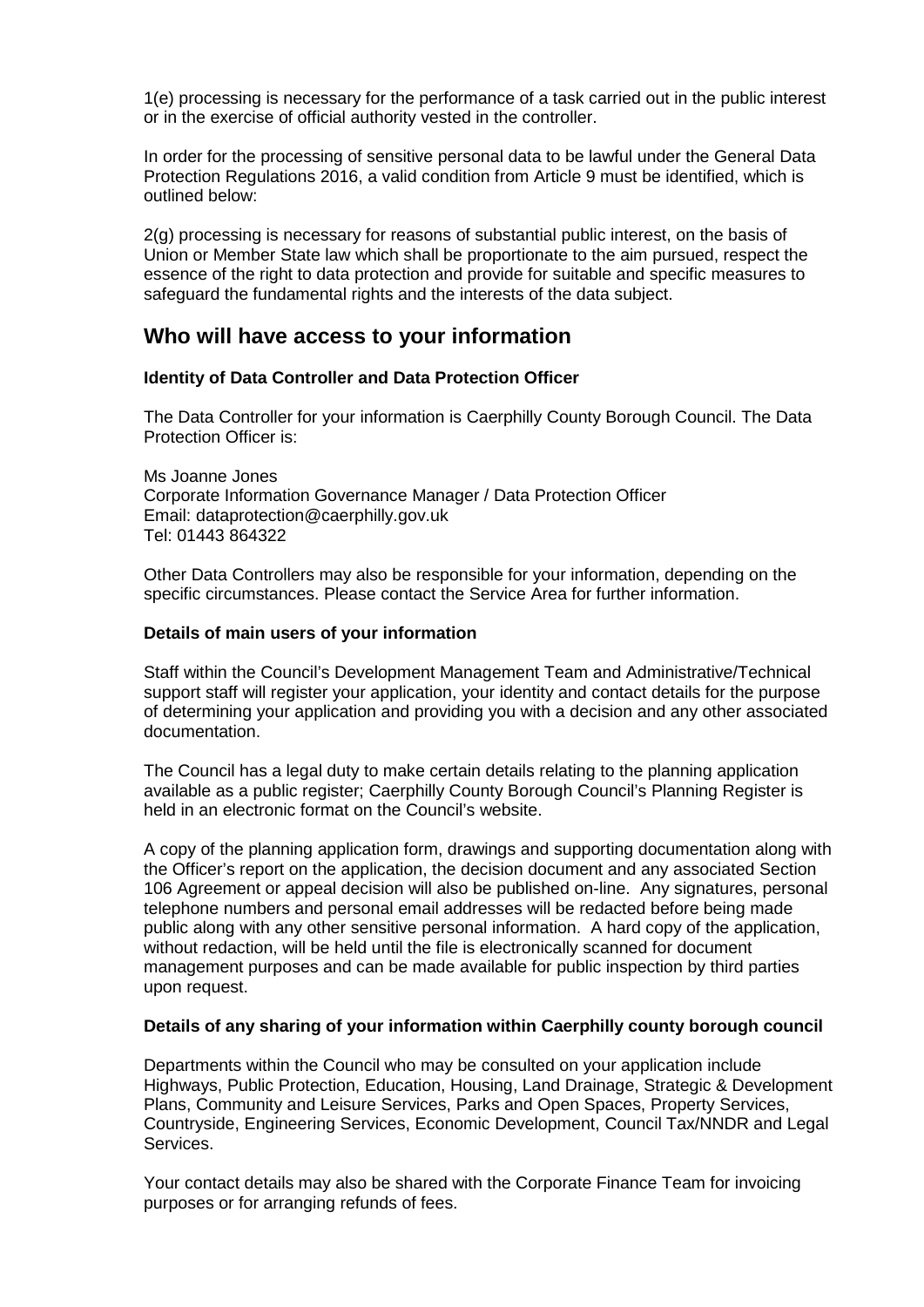As planning application information is publicly available, it may also be used by other internal departments to assist them in carrying out their statutory duties. Examples of such departments are Building Control, Strategic and Development Plans, Council Tax/NNDR and Address Management.

#### **Details of any sharing of your information with other organisations**

The Council may also consult with those bodies set out in Schedule 4 of the Town and Country Planning (Development Management Procedure) (Wales) Order 2012 as amended.

The Council will share information with The Planning Inspectorate if an appeal is received relating to the planning application.

#### **Details of any external data processors**

Some historic planning applications are periodically scanned to a document management system by an external company. The Council will ensure that this processing is compliant with data protection principles and relevant agreements are in place.

On an annual basis, Planning Officers Society for Wales (POSW) commissions a company to undertake an online survey to gather customer feedback on the planning application process to review and improve services. On behalf of POSW, the Local Planning Authority will email you the link to the survey and will advise POSW of the number of emails sent but no personal details will be shared. The survey is completely anonymous, no personal data is captured and completion of the survey is optional.

#### **Requests for information**

All recorded information held by Caerphilly County Borough Council may be subject to requests under the Freedom of Information Act 2000, Environmental Information Regulations 2004 and Data Protection legislation.

If the information you provide is subject to such a request, where possible Caerphilly County Borough Council will consult with you on its release. If you object to the release of your information we will withhold your information if the relevant legislation allows.

## **How long will we retain your information**

#### **Details of retention period**

How long Caerphilly County Borough Council retains information is determined through statutory requirements or best practice.

The Council holds records of planning applications from 1947 to the current date. Records are held in a variety of formats depending on the age of the application e.g. microfishe, electronic document management systems and paper format.

## **Your Rights (Inc Complaints Procedure)**

#### **Your rights under the Data Protection**

Data Protection gives data subjects (those who the information is about) a number of rights:

- The right of subject access Application forms for this process are available on our website: [SAR Form](http://www.caerphilly.gov.uk/CaerphillyDocs/Council-and-democracy/sar_form.aspx)
- The right to be informed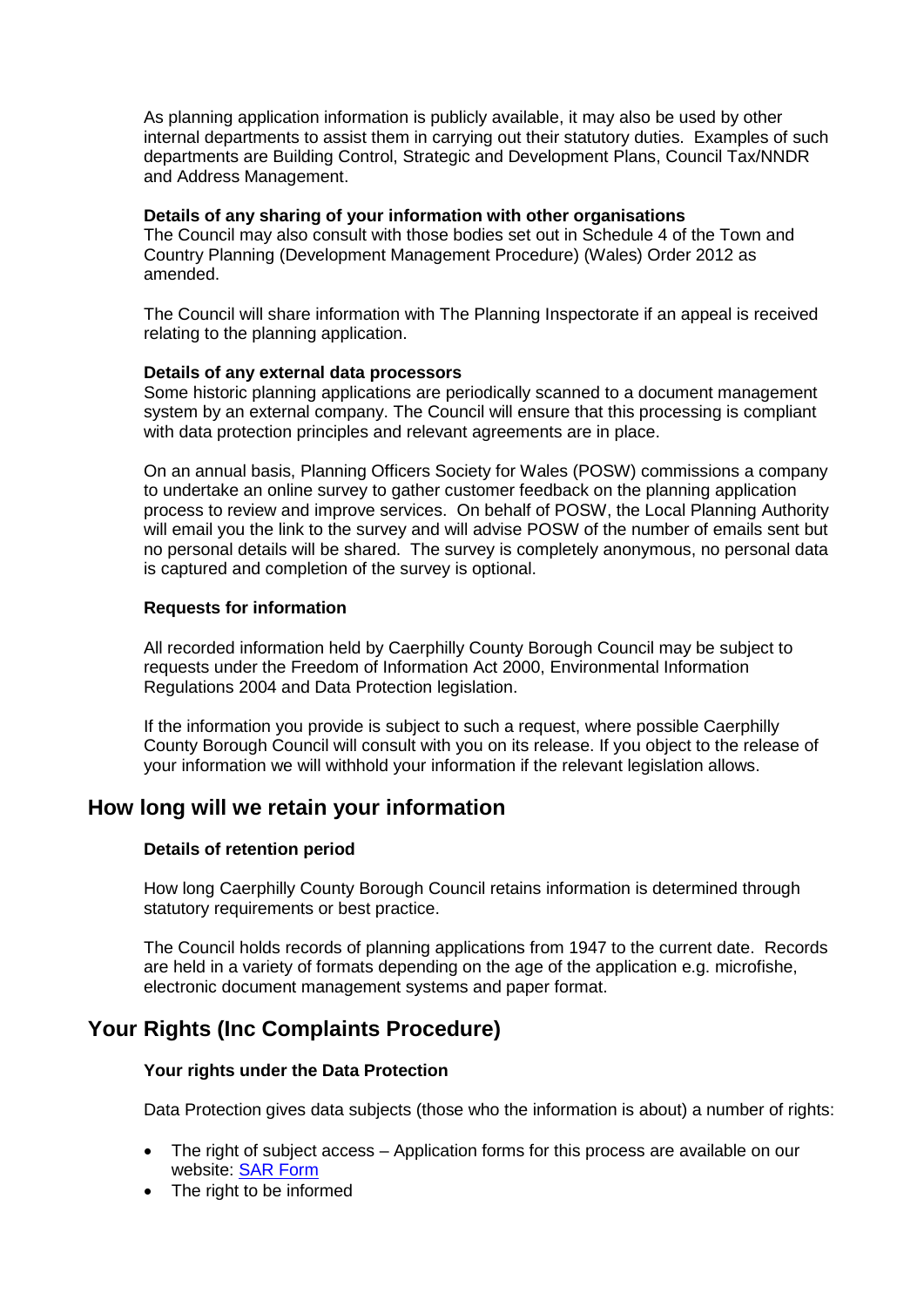- The right of rectification
- The right to erasure
- The right to restrict processing
- The right to object
- The right to data portability
- Rights in relation to automated decision making and profiling.

Further information on your rights is available from: [www.ico.org.uk.](http://www.ico.org.uk/)

To enact your rights please contact the service area detailed on the top of this form.

#### **Complaints Procedure**

If you are unhappy with the way that Caerphilly County Borough Council has handled your request / information, you have the right of complaint. Please contact the Service Area detailed at the top of this document outlining your issues.

If you remain unhappy you also have a right of complaint to the Information Commissioner's Office. Please follow this link for further information on the complaints process.

[www.caerphilly.gov.uk/My-Council/Data-protection-and-freedom-of-information/Questions](http://www.caerphilly.gov.uk/My-Council/Data-protection-and-freedom-of-information/Questions-and-complaints)[and-complaints](http://www.caerphilly.gov.uk/My-Council/Data-protection-and-freedom-of-information/Questions-and-complaints)